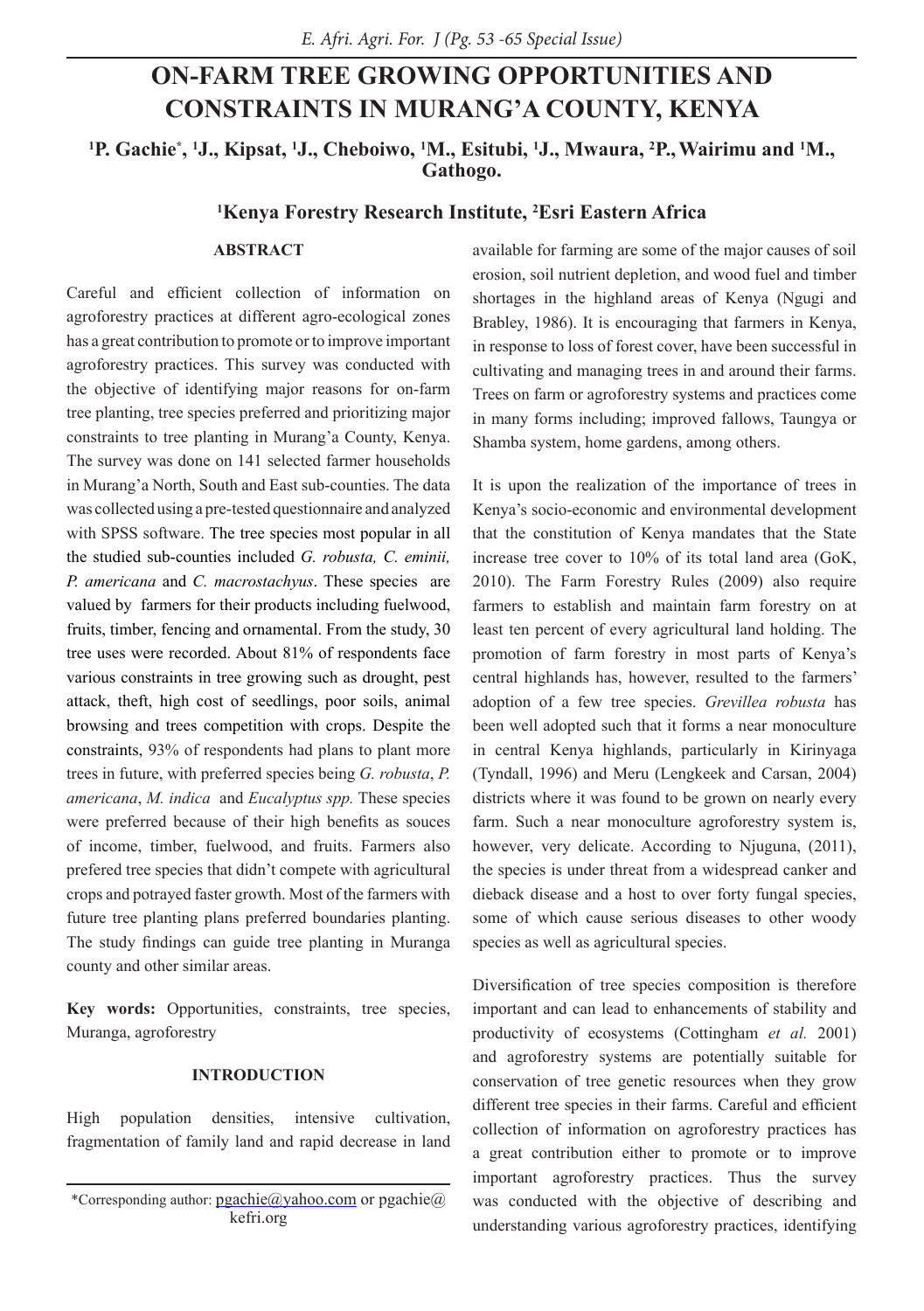and characterizing major tree species, identifying reasons for tree growing, what tree species farmers most want to plant in their farms and also identifying and prioritizing major constraints related to tree planting in Muranga county as the county is striving to attain 17 per cent tree cover by 2022 from the current 14.5 per cent (The star, 2020).

## **METHODOLOGY**

#### **Study site**

Murang'a County is one of the five counties in central region of the republic of Kenya. It covers an area of 2,558 square kilometers and borders Nyandarua County to the west, Embu County to the east, Nyeri County to the north, Kiambu County to the south and Kirinyaga County to the north east (Figure 1). The county is divided into six agro ecological zones. The agro ecological zone one consists of the highest potential zones where forestry, tea and tourism

industry form the most important economic activities. Agro-ecological zones two and three are the lowlands east of Aberdares and are generally suitable for both coffee and dairy farming (Muranga, 2014). The flatter area of Makuyu division of Maragwa constituency is characterized by arid and semi-arid conditions. This forms the agro ecological zones 4, 5, and 6. In these zones coffee and pineapple plantations thrive by irrigation (www.murang'a county. go.ke). In term of forestry, the county has five indigenous gazetted forests covering a total area of 254.4 km<sup>2</sup>. They are: Gatare, Karua, Kimakia, Kiambicho and Wanjerere forests. These forests are divided into two zones; the tropical montane forest zone located along the Aberdare ranges and the semi-arid forest zone located in the lower parts of the county. There are also 204,557 farm forests which are privately owned plantations (Muranga, 2014).

Three sub-counties of the county were selected for the study. They comprised of Murang'a North representing the upper elevations or the tea zone, Murang'a East



### **Figure 1. Muranga County**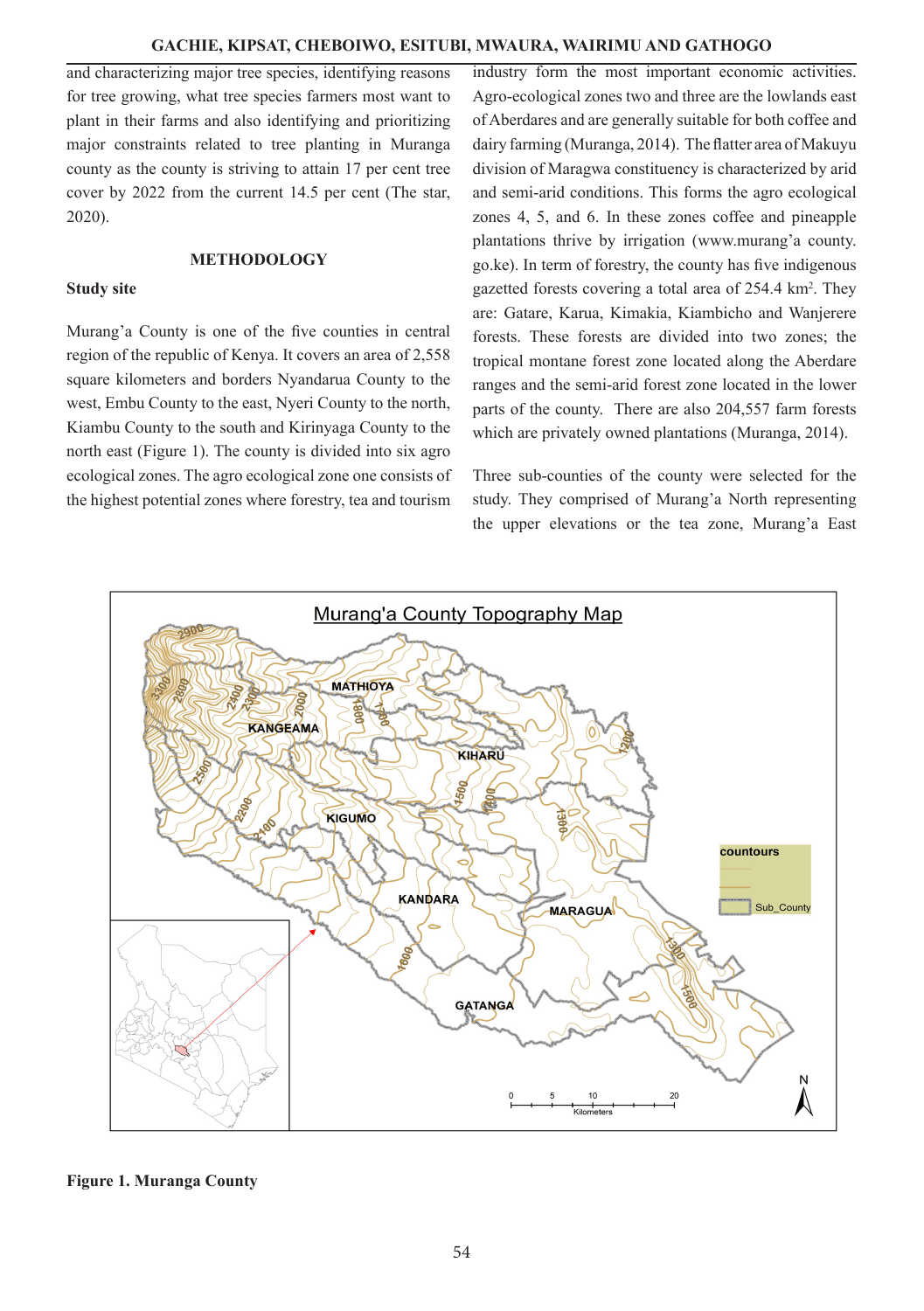representing mid altitude elevation or coffee zone and finally Murang'a South representing the lower altitude elevation or the sisal/ pineapple zone (Table I).

included Kambiti, Makuyu, Kimoroni, Wempa, Kirimiri, Sabasaba and Kamahuha. Simple random sampling was finally at village level to select households that were

| TABLE I - A SUMMARY OF HOUSEHOLDS REPRESENTATION STATUS PER ELEVATION CLASS IN |                                                    |           |           |          |          |  |
|--------------------------------------------------------------------------------|----------------------------------------------------|-----------|-----------|----------|----------|--|
| <b>MURANGA</b>                                                                 |                                                    |           |           |          |          |  |
| Sub county                                                                     | Households frequency $(\%)$ per altitude range (m) |           | Total     |          |          |  |
|                                                                                | 2201-2900                                          | 1801-2200 | 1281-1800 | 700-1280 |          |  |
| Muranga North                                                                  | 11(22)                                             | 33 (66)   | 6(12)     | 0(0)     | 50 (100) |  |
| Muranga South                                                                  | 0(0)                                               | 0(0)      | 47 (94)   | 3(6)     | 50 (100) |  |
| Muranga East                                                                   | 0(0)                                               | 1(2)      | 39(96)    | 1(2)     | 41(100)  |  |

Elevation categories (Jaetzold and Schidt (1983))

 $>$  2900 m = Afro-alpine highland  $2201-2900$  = Upper highland  $1801-2200$  = Lower highland  $1281-1800$  = Upper midland  $700-1280$  = Lower midland  $<$  700 = Inland lowland

Most of the households surveyed in Muranga North lies in the upper highland category while majority of the studied farms in Muranga South and East are in the upper midlands.

### **Sampling design**

The survey was done on selected farmer households per sub-county. Selection was purposively framed so as to represent various heterogeneity features especially land use systems and altitudinal elevation, of each sub-county, constituency and ward levels. The upper altitudinal or tea zone was represented by Murang'a North sub-county. Two constituencies, Mathioya and Kangema, represented this zone while the selected locations include Gakuyu, Githiga, Ichichi, Kaero, Kanyenyaini, Kiriti, Kiru, Kiruri, Mioro, Njumbi, Nyakianga and Rwathia. The coffee or mid-altitude zone was represented by Kiharu constituency in Murang'a East sub-county. Several locations that were a true representation of coffee zone were chosen as Njoguini, Gikandu, Gakandu, Wangu, Gaturi, Kiria, Mugoiri, Mushungusha, Mbiri, Nyakihae, Gakuyu, Kigetuine, Wethaga and Kahuhia. Murang'a South (lower zone) is composed of Makuyu and Maragwa divisions. Maragwa's chosen locations included Nginda and Ichagaki while in Makuyu division the locations selected

subjected to data collection. Working with a confidence level of 95% and a confidence interval of 5 (margin error of 0.05), conditions widely accepted for a social science survey, and a household population of 135,244, a total of 141 households were included in the study (www. surveysystem.com/sscal.htm).

The data was collected using a questionnaire which was pre-tested in Muguga, Kiambu county. Several tools were used in the survey during data collection. They include a GPS for mapping the sampled farms, a running tape measure for measuring plots and tree crown diameter, a dbh tape measure for measuring tree diameter, a counter for counting or enumerating the trees, camera, questionnaires for recording the information, note book, pencil, eraser, sharpener and a folder.

## **Data analysis and presentation**

A statistical package for social sciences (SPSS) template was created for the collected data to be coded and entered. It was then cleaned and subjected to various analyses. The information was presented as frequency tables and bar graphs.

#### **RESULTS AND DISCUSSIONS**

## **Tree growing history - general status of trees growing upon acquisition of land**

In the sampled farmers, majority of their farms had trees already by the time of acquisition, with Muranga North and East leading. Most of the trees found in the farms were indigenous in all the sub-counties, with Muranga South leading with 83% (Table II).

*On-Farm Tree Growing Opportunities and Constraints in Murang'a County, Kenya*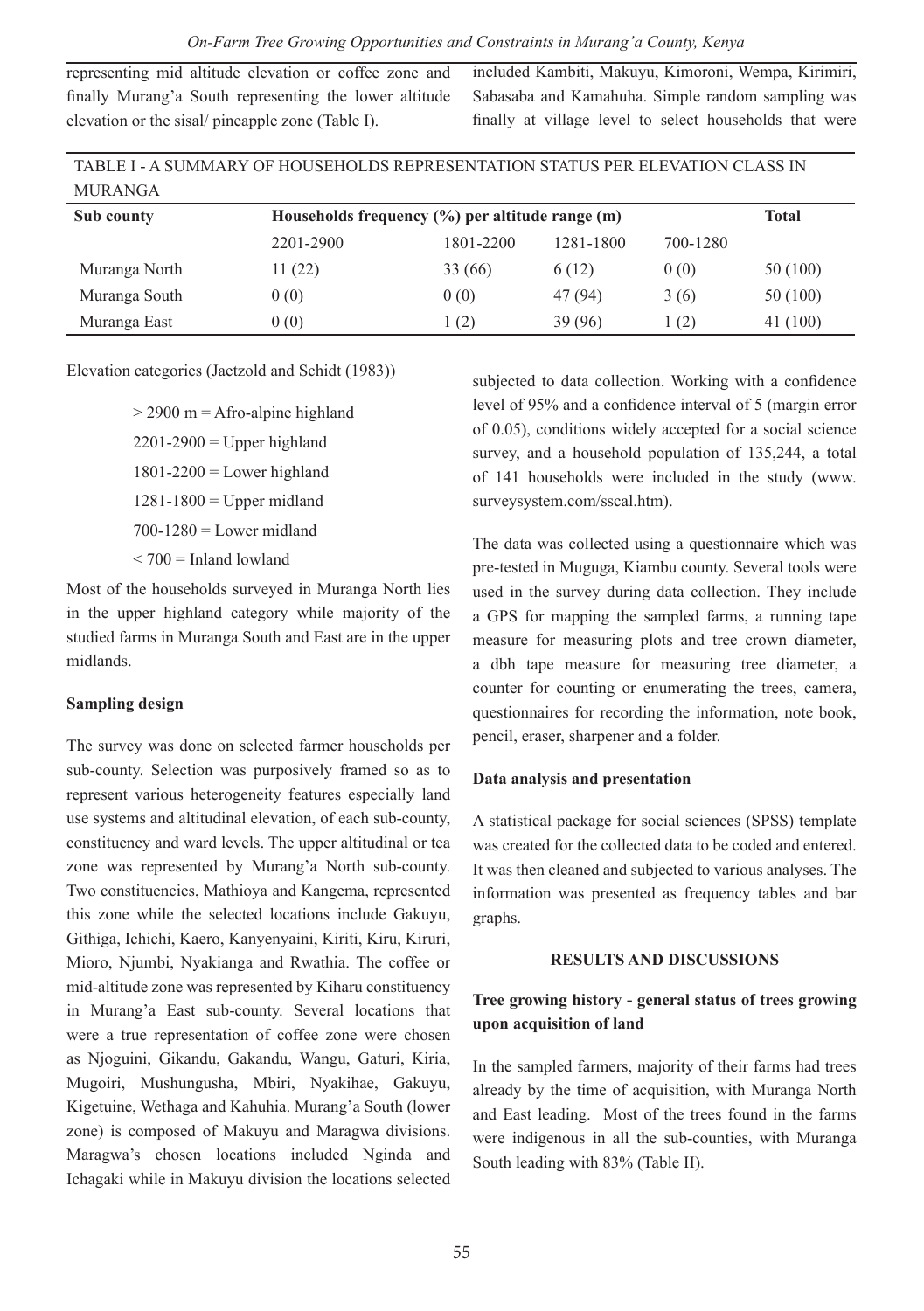| TABLE II -STATUS OF TREES GROWING UPON ACOUISITION OF LAND |                                                                          |                     |                                                                  |            |  |  |
|------------------------------------------------------------|--------------------------------------------------------------------------|---------------------|------------------------------------------------------------------|------------|--|--|
| Sub county                                                 | Presence of trees on farm upon land<br>acquisition by households $(\% )$ |                     | Type of trees initially present on farm<br>by households $(\% )$ |            |  |  |
|                                                            | <b>Trees present</b>                                                     | <b>Trees absent</b> | <b>Exotic</b>                                                    | Indigenous |  |  |
| Muranga North                                              | 66                                                                       | 34                  | 41                                                               | 59         |  |  |
| Muranga South                                              | 60                                                                       | 40                  |                                                                  | 83         |  |  |
| Muranga East                                               | 66                                                                       | 34                  | 26                                                               | 74         |  |  |
| Total                                                      | 64                                                                       | 36                  | 29                                                               |            |  |  |

According to Lepetu *et al* (2015), trees in high potential agricultural areas of Kenya occupy a significant land area. Land use inventories have suggested that planted and managed trees usually cover between 5 and 10 percent of agricultural land. On average, over 20 percent of the total high potential, smallholder agricultural land area has been used for growing trees, or has otherwise been left under natural woody cover. Even when other forms of land use could generate substantially higher levels of household income, the planting and management of trees has remained an important form of land use

#### **Changes in initial tree species composition and reasons**

All the respondents in both Muranga North and South have changed their initial tree species composition. In Muranga East, about 98% have changed their species

composition while only 2% have not changed. The most significant change is an increase in exotic trees (58%) of all the respondents and a decrease in indigenous trees (27%) (Table III).

#### **Reasons for the tree composition changes**

The main reasons for the tree composition changes include growing tree species with capacity to provide timber/ poles (28%) and fuel (26%) and also to give way for agriculture or house construction (14%), among other reasons (Table IV). According to Lepetu *et al* (2015), farmers leave trees on farms. This is an old prac-tice, which is some form of agroforestry, hence farmers are likely to adopt an improved version of this system since they are already familiar with the importance and benefits of trees.

| TABLE III - KIND OF CHANGE OF TKEE COMFOSITION ON FAKWS   |                                         |                                         |                                  |                                  |                          |                          |  |  |
|-----------------------------------------------------------|-----------------------------------------|-----------------------------------------|----------------------------------|----------------------------------|--------------------------|--------------------------|--|--|
| Kind of change of tree composition by respondents $(\% )$ |                                         |                                         |                                  |                                  |                          |                          |  |  |
| Sub county                                                | <b>Increased</b><br>indigenous<br>trees | <b>Decreased</b><br>indigenous<br>trees | <b>Increased</b><br>exotic trees | <b>Decreased</b><br>exotic trees | <b>Increased</b><br>both | <b>Decreased</b><br>both |  |  |
| Muranga North                                             | 4                                       | 26                                      | 54                               | 6                                | 6                        | 4                        |  |  |
| Muranga South                                             | 14                                      | 26                                      | 58                               | $\mathfrak{D}$                   |                          | 0                        |  |  |
| Muranga East                                              |                                         | 32                                      | 66                               | $\theta$                         |                          | $\theta$                 |  |  |
| Total (Average)                                           |                                         | 27                                      | 58                               | 3                                |                          |                          |  |  |
|                                                           |                                         |                                         |                                  |                                  |                          |                          |  |  |

TABLE III - KIND OF CHANGE OF TREE COMPOSITION ON FARMS

## TABLE IV - REASONS FOR TREE COMPOSITION CHANGES

|                  | Reasons for tree composition changes by respondents $(\% )$ |                |                               |                |               |                               |                  |               |                           |
|------------------|-------------------------------------------------------------|----------------|-------------------------------|----------------|---------------|-------------------------------|------------------|---------------|---------------------------|
| Sub county       | Fuel                                                        | Income         | Fast<br>growth                | <b>Shade</b>   | Wind<br>break | Environmental<br>conservation | Timber/<br>poles | <b>Fruits</b> | Agriculture/<br>homestead |
| Muranga<br>North | 34                                                          | $\overline{4}$ | 2                             | 2              | 2             | 6                             | 22               | 4             | 22                        |
| Muranga<br>South | 12                                                          | 8              | 2                             | 4              | 2             | 8                             | 42               | 4             | 14                        |
| Muranga<br>East  | 32                                                          | 22             | $\mathfrak{D}_{\mathfrak{p}}$ | $\mathfrak{D}$ | 5             | $\mathfrak{D}_{\mathfrak{p}}$ | 19               |               | $\mathcal{L}$             |
| Total            | 26                                                          | 11             | $\mathcal{D}_{\mathcal{A}}$   | 3              | 3             |                               | 28               | 4             | 14                        |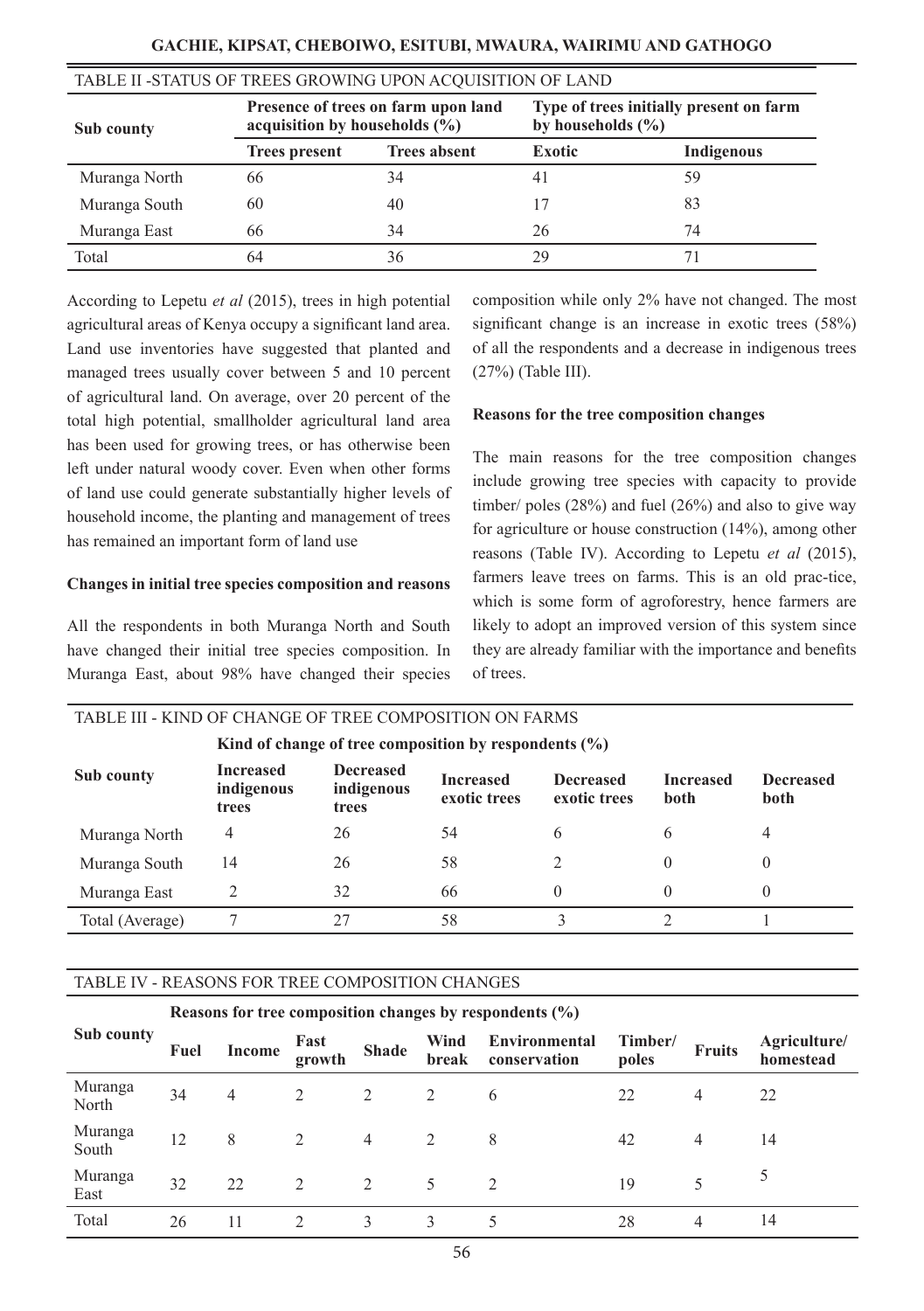Elsewhere, the type of seedlings raised depended mainly on growth characteristics and end uses. For example, *Eucalyptus saligna, Cupressus lusitanica and Grevillea robusta* are fast growing species and were targeted for fuelwood and timber (Ogweno *et al.,* 2001). Furthermore, seeds from these species are cheap and readily available through local collection. Farmers in Kipkaren catchment had varied preferences for different tree species as discussed by Imo *et al*., (2001). The most preferred indigenous trees were *Prunus africana* (70 – 91% of the farmers)*, Zizygium quineense* (60 to 80%), *Erythrina tomentosa* (50 to 70%) and *Croton macrostychus* (60 to 75%), and had been retained in farmlands for timber, construction poles and firewood.

## **Major tree species present in Muranga County**

The major 10 tree species in the three studied sub-counties of Muranga are summarized in the Table V. *Grevillea robusta* was ranked highest in both Muranga East and South, being present in all the farms visited, while Eucalyptus was the most grown tree species in Muranga North.

tree species in Murang'a North. Other species present in both Muranga North and Muranga East but absent in Muranga North include *B. micrantha, P. guajava, C. papaya* and *M. lutea.* Some species were popular in specific locations such as *Eucalyptus spp, E. japonica, C. betacea, C. lusitanica* and *A. mearnsii* for Muranga North and *C. spectabilis* for Muranga South. Muranga East had the highest number of tree species (94) while both Muranga North and South had 84 tree species (Appendix I). In total, 134 tree species were identified in the three Muranga sub-counties. Most of the species appeared in more than one sub-county. There were, however, some species that were exclusively found in a particular subcounty, probably dictated by their ecological growth requirements among other factors*. Juniperus procera, Macaranga kilimandschariensis, Araucaria caninghamii, Araucaria heterophylla, Cussonia spicata* and *Maesa lanceolata* were exclusively recorded in Muranga North. Those species that were only found in Muranga East include; *Artocarpus heterophyllus, Celtis africana, Clausena anisata, Ficus lutea, Malus domestica, Margaritaria dioscoidea, Schrebera alata, Tipuana tipu,* 

|      | <b>Muranga East</b>  |                        | Muranga North        |                                  | Muranga South        |                          |
|------|----------------------|------------------------|----------------------|----------------------------------|----------------------|--------------------------|
| Rank | <b>Tree species</b>  | <b>H</b> /holds<br>(%) | <b>Tree species</b>  | <b>H</b> /holds<br>$\frac{6}{2}$ | <b>Tree species</b>  | <b>H/holds</b><br>$(\%)$ |
|      | Grevillea robusta    | 100                    | Eucalyptus spp       | 92                               | Grevillea robusta    | 100                      |
| 2    | Mangifera indica     | 95                     | Persea americana     | 92                               | Mangifera indica     | 100                      |
| 3    | Bridelia micrantha   | 90                     | Grevillea robusta    | 80                               | Persea americana     | 80                       |
| 4    | Persea americana     | 90                     | Eriobotrya japonica  | 76                               | Croton macrostachyus | 70                       |
| 5    | Croton macrostachyus | 87                     | Acacia mearnsii      | 74                               | Bridelia micrantha   | 68                       |
| 6    | Commiphora eminii    | 83                     | Cyphomandra betacea  | 74                               | Carica papaya        | 66                       |
|      | Croton megalocarpus  | 78                     | Cupressus lusitanica | 62                               | Psidium guajava      | 66                       |
| 8    | Psidium guajava      | 75                     | Croton macrostachyus | 60                               | Commiphora eminii    | 54                       |
| 9    | Carica papaya        | 68                     | Croton megalocarpus  | 48                               | Cassia spectabilis   | 50                       |
| 10   | Markhamia lutea      | 68                     | Commiphora eminii    | 46                               | Markhamia lutea      | 48                       |

Among tree species present and ranked among the 10 most popular in all sub-counties include *G. robusta, C. eminii, P. americana* and *C. macrostachyus*. These are the species that are valued by most farmers and can grow well in high, mid and relatively lower altitudes*.* Another similarity observed in both Murang'a East and South, was occurrence of *Mangifera indica* as the second most popular tree species and not appearing amongst top ten

*Trichilia emetica, Trimeria grandifolia* and *Milletia dura*. The species specific to Muranga South include; *Toddalia asiatica, Trema orientalis, Grewia bicola, Fraxinus pennsylvanica* and *Ficus benjamina*. Elsewhere, *Grevillia robusta* is considered by farmers in the highlands of East Africa to be an outstanding agroforestry tree. It is thought to be deep rooted and to possess few lateral roots, which suggests good potential for below-ground complementarity (Lott *et al*., 1996; Howard *et al*., 1997).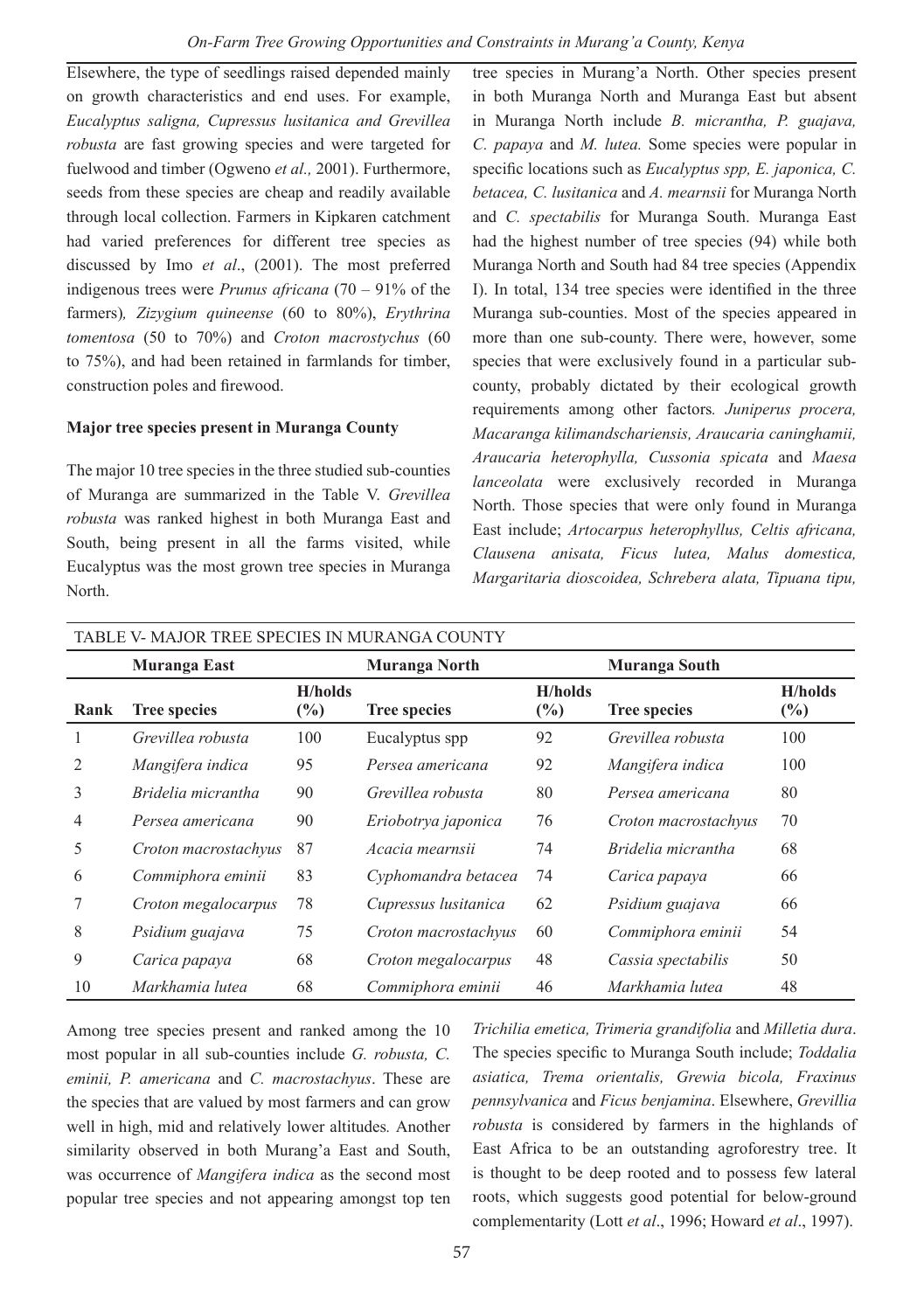## **Tree size distribution**

The diameter of trees on the studied farms indicated that trees of smaller diameter were generally more than those of bigger diameter classes, as shown in the Figure 2.

This is a desired pattern for any tree growing initiative since it shows that there is a prospective continuous provision of tree products in future. This is due to the presence of many young trees as compared to the older ones. Size distributions are considered an important indicator of population dynamics. A reversed J-shaped size distribution has been regarded as a proxy of population growth or dynamic equilibrium while a unimodal distribution, with comparatively fewer juveniles relative to adults, has been taken as evidence of population decline (Deb and Sundriyal, 2008).

#### **Tree density and configuration in Muranga County**

The total land size of the studied households was about 329.5 acres. The total number of trees counted was 58,344. Therefore, the tree density (number of trees per acre) for the study area was 177.1411 trees per acre. There were several locations where farmers preferred to plant or nature their trees in their farms as outlined in the Table VI. The most preferred niche of trees on farms was when scattered irregularly and growing together with agricultural crops.

## TABLE VI- TREES CONFIGURATION IN THE FARMS

| <b>Trees on farm location</b>                 | Frequency<br>(%) |
|-----------------------------------------------|------------------|
| Scattered on-farm                             | 38.1             |
| On boundaries                                 | 26.5             |
| Home compound                                 | 17.6             |
| Woodlot                                       | 84               |
| Contours/terraces/<br>conservation structures | 3.7              |
| Hedgerows                                     | 34               |
| Raparian                                      | 2.3              |

Scattered trees on croplands may involve planting of new trees or it may depend on careful management of selected seedlings established on site through natural regeneration (Rocheleau *et al*., 1988). Apparently, a significant number of farmers disliked trees in croplands due to their shading effects on the crops. But potential benefits of trees on farms have also been proven in Southern Africa like Zambia, Malawi and Zimbabwe where the intervention has been adopted (Sileshi *et al*., 2009). Thus, proper species selection for croplands, their arrangement and management would help make the practice more appealing hence encourage tree domestication.

Some farmers had planted trees in woodlots (i.e. a section of the farm is set aside exclusively for tree growing



**Figure 2. Tree size distribution**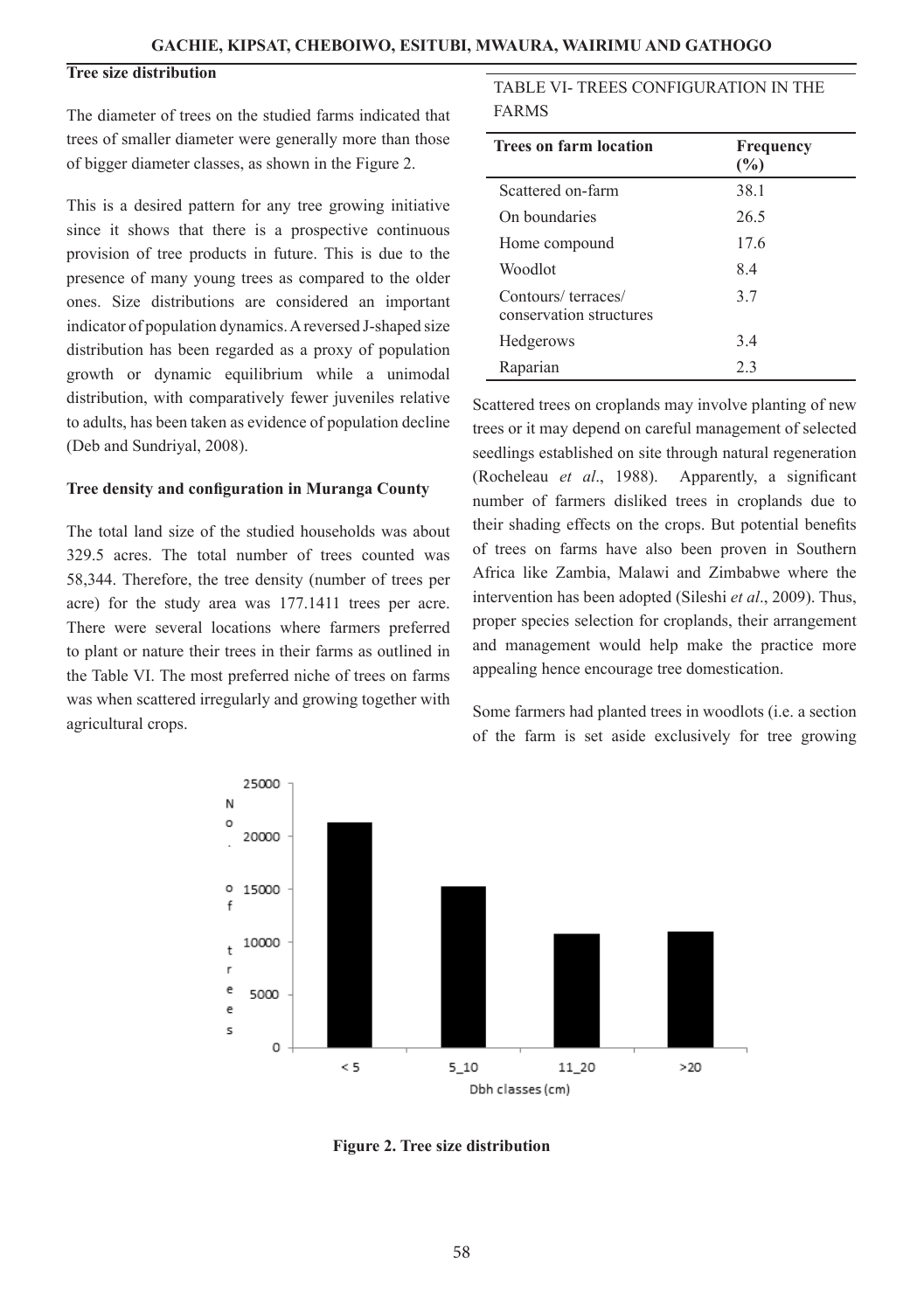(Tejwani, 1987) mainly of exotic species such as *G. robusta, C. lusitanica* and *E. saligna*. These woodlots were managed mainly for poles, timber and fuel wood. Boundary planting (i.e. tree growing a long farm boundaries or demarcation within farms (Tejwani, 1987) was also practiced by many farmers in the study area. It was also a common practice by farmers in Kakamega and South Nandi (Gachie *et al.,* 2020).

## **Major tree uses**

Farmers will plant trees due to perceived benefits out of the planted trees. The major 10 uses of the trees in the studied sub-counties include fuelwood, fruits, timber among others as summarized in the Table VII.

## TABLE VII -MAJOR TREE USES OF MURANGA **COUNTY**

| <b>Tree use</b> | Frequency<br>(%) | <b>Tree use</b> | Frequency<br>(%) |
|-----------------|------------------|-----------------|------------------|
| Fuelwood        | 32               | Shade           | 3                |
| Fruits          | 29               | Fodder          | 3                |
| Timber          | 10               | Conservation    | $\mathcal{R}$    |
| Fencing         |                  | Medicine        | $\mathcal{L}$    |
| Ornamental      |                  | Income          |                  |

Tree planting by farmers in Muranga County has been enhanced with the involvement of tea processing industries in establishing tree nurseries and supplying tree seedlings to farmers for planting. These industries buy mature trees from farmers who earn incomes while the industries get a source of wood fuel for their production (Muranga County, 2014). Farmers have also been planting fruit trees like avocado, mangoes, pawpaw, macadamia and oranges for commercial and for nutrition purposes. There are mango and avocado processing factories in the county (Muranga County, 2014).

Other reported uses in order of their importance include charcoal, stakes, boundary marking, soil improvement, tools handles, ripening bananas, local brew, hanging beehives, tooth brushes, edible leaves, windbreaks, gum resins and oils, carving, basket making, insects and snakes repelling, pestle and mortar, making wheels and cultural / religious values. In total, 34 uses were reported. The reported uses are in agreement with Wickens (1980) who also illustrated that in the self-contained, loweconomy peasant communities such as most part of Muranga county, the main role of multipurpose trees apart from their values as fodder is for the provision of food, medicine, fuel, timber, fiber, pollen, nectar, dyes, gums, waxes, resins and also play a very important role as windbreaks, in providing shade and protection against heat and cold and in reducing erosion. Trees also control the water table, sequester carbon and mitigate floods (Sileshi *et al*., 2007), and hence climate change. A study by Santos-Martin *et al*, (2011), showed that access to markets has a positive influence on tree-planting activities, suggesting that improvements to rural infrastructure, including constructing or upgrading roads, encourages more intensive production of agricultural and tree crops.

## **The land ownership**

Almost all the respondents in the study areas have their own land. Majority of land owners have title deeds and ownership is majorly on individual basis (Table VII). Very few respondents were not sure whether the land they occupy have a title deed or not. Acquisition of land is a prerequisite in any tree planting activity since it is the resource upon which they grow on. This is an impetus to tree planting since individual farmers have freedom of choice and can make quick decisions on the type of trees to be planted in their own farms. They could also manage their trees as they wish for their desired products.

| TABLE VIII - LAND OWNERSHIP AND TENURE STATUS OF FARMERS IN MURANGA COUNTY |                   |                    |                   |                                 |                   |  |
|----------------------------------------------------------------------------|-------------------|--------------------|-------------------|---------------------------------|-------------------|--|
| Land ownership status                                                      |                   | Land tenure status |                   | <b>Possession of title deed</b> |                   |  |
| <b>Status</b>                                                              | Frequency $(\% )$ | <b>Status</b>      | Frequency $(\% )$ | <b>Status</b>                   | Frequency $(\% )$ |  |
| Own land                                                                   | 99                | Individual         | 80                | Have title                      | 74                |  |
| Don't<br>own                                                               |                   | Family             | 20                | Don't<br>have                   | 24                |  |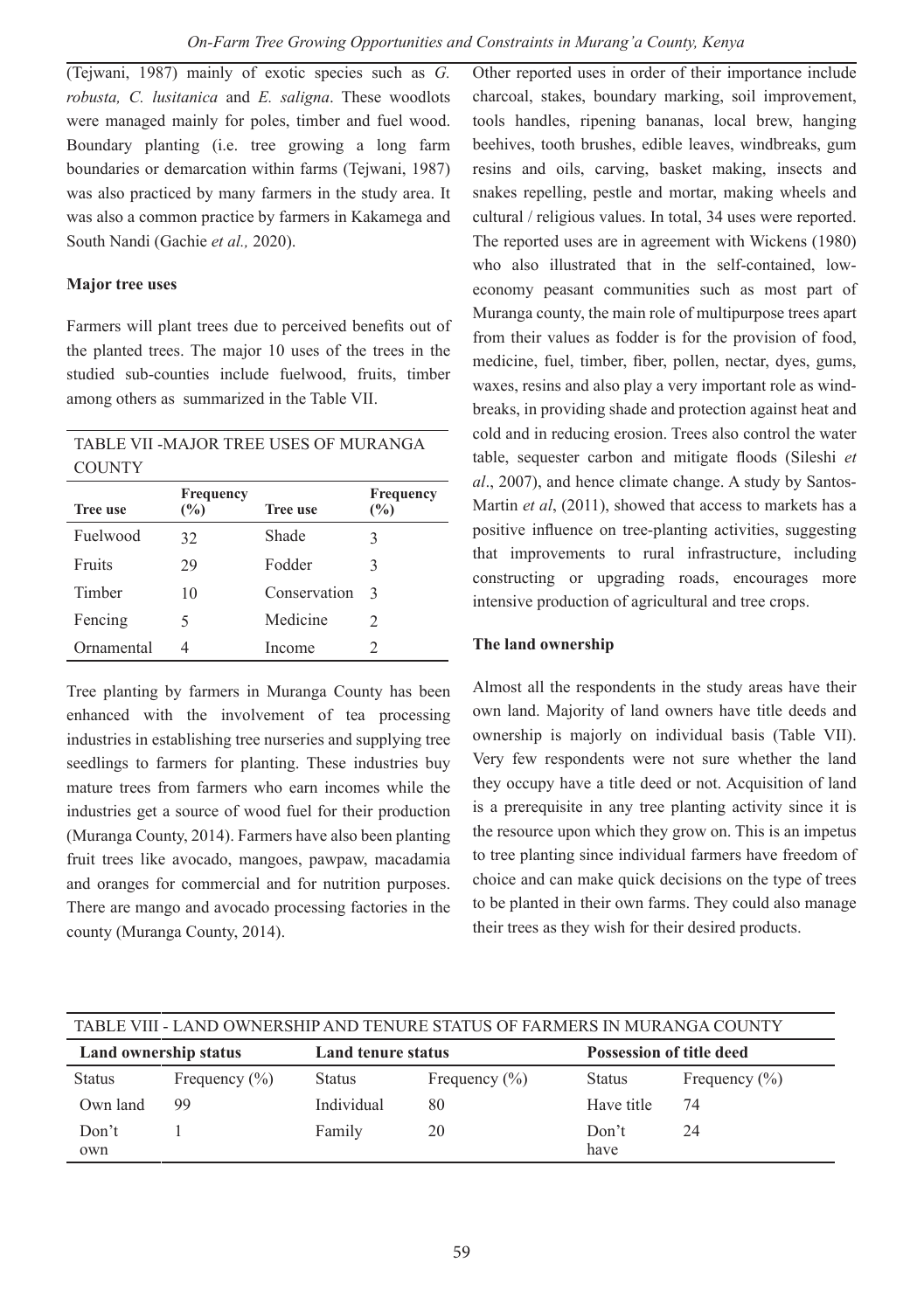The study's findings are in agreement with. Muranga County, (2014) which reported the incidences of landlessness to be 0.2% while the farmers with title deeds were 65% and those without as 35%. The land ownership could have significant influence in tree growing. In Phillipines, for example, Santos-Martin *et al.*, (2011), found that the total area and number of parcels managed and tenure security stand out as the main factors that affect farmers' decisions to plant native timber trees. It should also be noted that as tree planting is regarded as a mark of ownership right, customary tenure does not allow nonowners to plant trees, which is an important constraint for introduction of agroforestry systems (Neef, 2001).

## **Land size distribution**

Most of the farmers in Muranga North (66%), Muranga South (82%) and Muranga East (58%) have land sizes less or equal to 2 acres (Table IX). This implies that majority of farmers in Muranga county are small scale farmers.

According to Muranga County (2014), the average farm size for most of the county's households is 1.4 acres. Small scale farmers are, in most cases, known to have more trees per acre than their counterparts with large pieces of land. However, a study done in the coffee belts around Mt. Kenya concluded that tree abundance was generally low among smallholder farmers and suggested the need for increased tree abundance in order to support higher nutrient requirements (ICRAF, 2010).

## **Land gradient and soil conservation status for Muranga County**

Most land in both Muranga North (68%) and East (66%) is slightly sloping while vast (70%) of land in Muranga South is generally flat (Table X). The GPS co-ordinates also classified most of Muranga North farms being upper and lower highland (Table I). Although most farms in both Muranga East and South were in upper midlands, some farms in Muranga East were in lower highland while Muranga South had more farmers being located in the lower midlands altitudes. The land gradient and altitude dictates the type of crops grown per region and also the need and type of soil conservation measures.

Most of respondents who did not have any soil conservation measure (83%) either had their land being flat or in case of those in sloppy areas had tea as the crop covering their farms. Tea is a good cover crop and mostly with a lot of mulch from periodic prunings. The rest of the respondents either had plans to undertake the conservation measures or had an opinion that they had small pieces of land and therefore did not see the reason to conserve it.

## **Type of soil conservation practices present**

The most common type of soil conservation practiced in all the areas is the use of terraces (Table XI). The nappier grass was also planted alongside the terraces. Together with controlling soil erosion, the nappier grass also provide fodder for livestock.

| TABLE IX-LAND SIZE CLASSES IN MURANGA COUNTY |                                                  |           |           |           |                   |              |  |
|----------------------------------------------|--------------------------------------------------|-----------|-----------|-----------|-------------------|--------------|--|
|                                              | Land size classes (in acres) frequencies $(\% )$ |           |           |           |                   |              |  |
| Sub-county                                   | $0 - 2$                                          | $2.1 - 4$ | $4.1 - 6$ | $6.1 - 8$ | $8.1 - 10 > 10.0$ |              |  |
| Muranga North                                | 66                                               | 16        | 14        | 4         | $\theta$          |              |  |
| Muranga South                                | 82                                               | 10        |           | $\theta$  |                   |              |  |
| Muranga East                                 | 58                                               | 29        |           |           |                   | $\mathbf{0}$ |  |
| Total                                        | 68                                               |           |           |           |                   |              |  |

| TABLE X- LAND GRADIENT AND SOIL CONSERVATION STATUS FOR MURANGA COUNTY |      |                                |             |                |                                    |  |
|------------------------------------------------------------------------|------|--------------------------------|-------------|----------------|------------------------------------|--|
| <b>Subcounty</b>                                                       |      | Land gradient of farms $(\% )$ |             |                | Soil conservation presence $(\% )$ |  |
|                                                                        | Flat | <b>Slightly sloppy</b>         | Very sloppy | <b>Present</b> | <b>Absent</b>                      |  |
| Muranga North                                                          |      | 68                             | 30          | 68             | 32                                 |  |
| Muranga South                                                          | 70   | 30                             |             | 86             | 14                                 |  |
| Muranga East                                                           |      | 66                             |             | 98             |                                    |  |
| Total                                                                  |      | 55                             | 19          | 83             |                                    |  |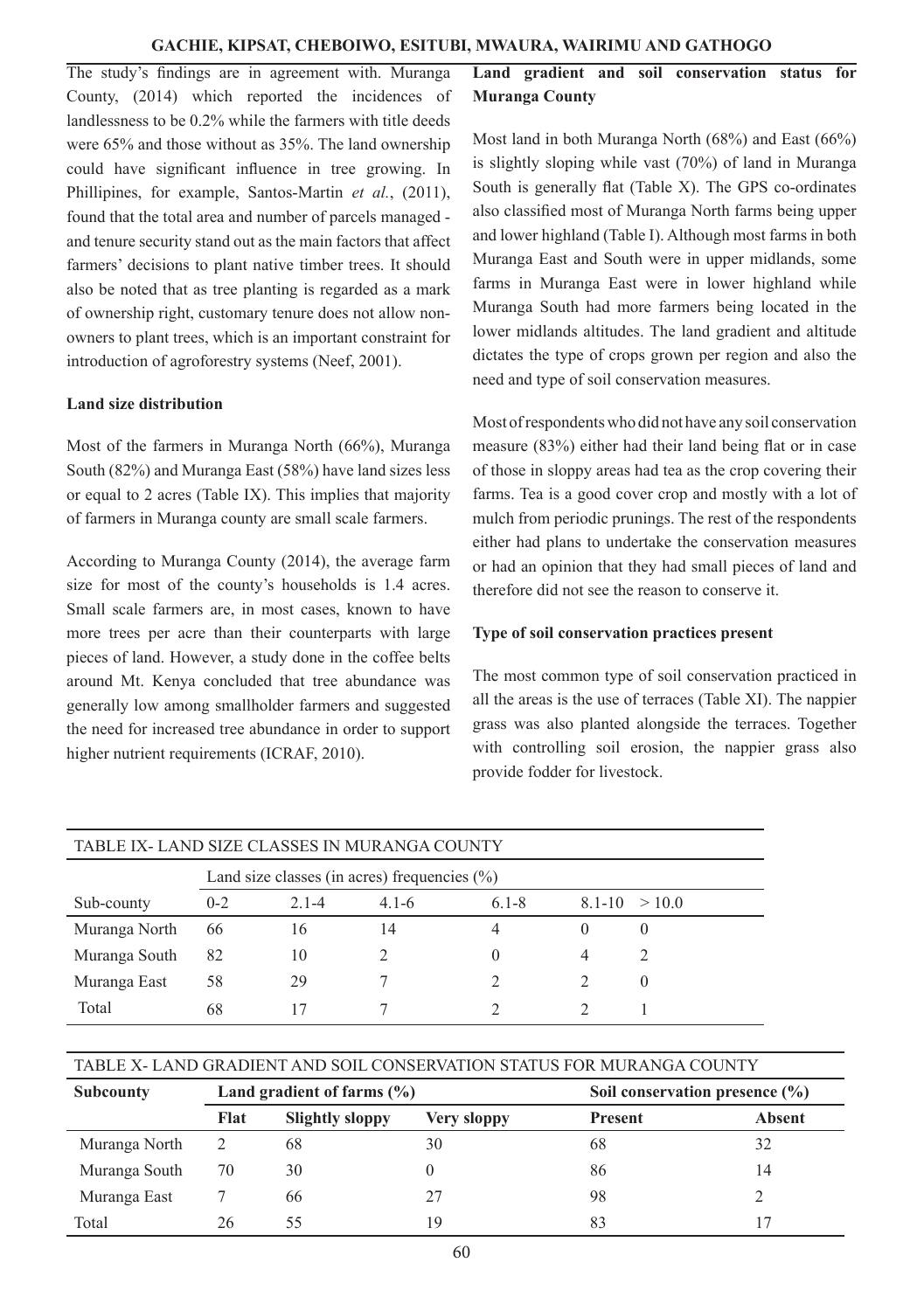The potential for flood events in sloppy areas is increased by agricultural management practices and climate change. Construction of soil conservation structures in Muranga County is evident. Planting trees and hedgerows can significantly increase water infiltration rate into soil and storage. This reduces the potential for surface runoff and overland flow, which is key factor in reducing flood peaks (https://businesswales.gov.wales/farmingconnect/ sites/farming/files/).

tree seedlings include the British American Tobacco sponsored tree nurseries, privately owned tree nurseries, own and neighbor/ friend's tree nurseries in that order of importance (KEFRI, 2017). This indicates the importance of private and own tree nurseries in provision of seedlings and the need to improve on other sources.

| TABLE XI - TYPE OF SOIL CONSERVATION IN MURANGA COUNTY |                                  |                        |              |                        |                         |  |
|--------------------------------------------------------|----------------------------------|------------------------|--------------|------------------------|-------------------------|--|
| Sub county                                             | Type of soil conservation $(\%)$ |                        |              |                        |                         |  |
|                                                        |                                  | Terraces Nappier grass | <b>Trees</b> | <b>Contour plowing</b> | <b>Riparian reserve</b> |  |
| Muranga North                                          | 80                               | 14                     |              |                        |                         |  |
| Muranga South                                          | 81                               | 19                     | $\theta$     | $\theta$               | $\theta$                |  |
| Muranga East                                           | 80                               | 17                     | $\mathbf{0}$ |                        | 0                       |  |
| Total                                                  | 80                               | 17                     |              |                        |                         |  |

Tree planting in farms has helped in preventing soil erosion. Trees also hold the soils firmly on the ground and act as wind breakers and increase soil fertility through litter fall from leaves which later form humus. The soil conservation structures namely; retention ditches, grass strips, trash lines and *fanya juu* are also practiced across the county (Muranga County, 2014, Young; 1997)

## **The source of tree planting material**

About 58% of responded cases revealed that the trees were planted while 42% were not planted but rather retained and natured. Of the planted lot, the majority (48%) were from the private tree nurseries, 21% from wildings, 14% from own tree nurseries and 12% were from cuttings (Table XII). Other sources include government tree nurseries, group tree nurseries, friends/ neighbours tree nurseries and school tree nurseries.

Elsewhere, in tobacco growing areas in Kenya (Eastern Western and Nyanza regions), the major sources of

TABLE XII- SOURCES OF TREES PLANTING MATERIAL

| Source of trees planting material | Frequency<br>(%) |
|-----------------------------------|------------------|
| Private tree nursery              | 48               |
| Wildings                          | 21               |
| Own nursery                       | 15               |
| Cuttings                          | 12               |
| Government nursery                | $\mathfrak{D}$   |
| Group nursery                     | 1                |
| Friend/neighbour                  | 0 <sup>3</sup>   |
| School                            | 0 <sub>1</sub>   |

## **Tree planting constraints**

About 81% of respondents disclosed that they face various challenges when growing trees while 19% do not face any challenge. The various challenges faced by the farmers and their respective frequencies are given in the Table XIII.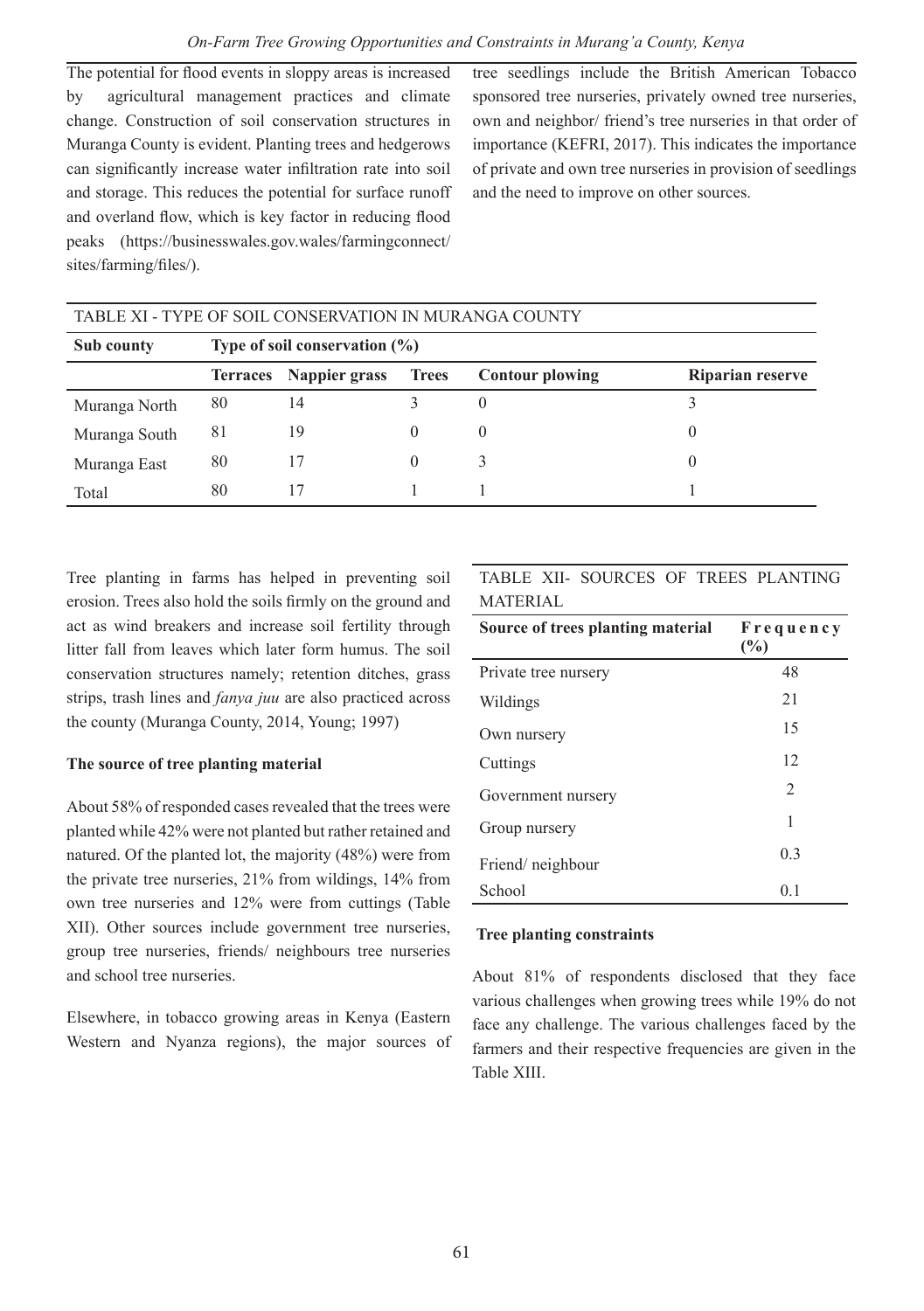| GACHIE. KIPSAT. CHEBOIWO. ESITUBI. MWAURA. WAIRIMU AND GATHOGO |  |  |  |
|----------------------------------------------------------------|--|--|--|
|----------------------------------------------------------------|--|--|--|

| TABLE XIII - MURANGA COUNTY TREE |
|----------------------------------|
| PLANTING CONSTRAINTS             |

| Constrains                                            | Frequency $(\% )$ |
|-------------------------------------------------------|-------------------|
| Drought                                               | 39                |
| Pest attacks                                          | 25                |
| Theft and destruction of trees                        | 9                 |
| Seedlings expensive                                   | 8                 |
| Soil infertility                                      | 5                 |
| Animals browsing                                      | 4                 |
| Lack of labour                                        | 3                 |
| Competition with crops                                | $\mathfrak{D}$    |
| Lack of adequate land/ insecure<br>land tenure        | $\overline{2}$    |
| Dropping leaves on tea                                | $\mathbf{1}$      |
| Loss of tree value                                    | 1                 |
| Flooding                                              | 1                 |
| Lack of nursery materials                             | 1                 |
| Bad policies, need for permission<br>to harvest trees | 1                 |
| Tree nurseries are far away                           | 1                 |
| Poor planting method                                  | 1                 |
| Trees damaging structures eg<br>buildings             | 1                 |

The most prominent constraints include drought (39%), pest and disease attack (25%), theft and destruction of trees and the cost of buying seedlings being high. The problem associated with seed procurement is especially common with certain species, such as *Grevillea robusta, Hakea saligna, Olea africana* and *Terminalia mentalis*. Thus, promotion of seed vending would help in sourcing for seeds that are in low supply. This would, however require quality control measures to ensure only high quality seeds are sourced. The adoption of the proven soil improving agroforestry tree species has remained low due to unavailability of cheap planting materials. Farmers usually prioritize paying for food, fertilizer and school fees over tree planting thereby concluding that poverty and lack of food security can constrain adoption of agroforestry technologies

Adapting agroforestry to farming systems is a major challenge to food production considering the complex tree-

crop interactions. For better use of trees in agroforestry systems, it is important to understand the biophysical adaptability of the commonly grown multipurpose woody trees and/or shrubs (Bationo *et al.*, 2008). One of the most cited challenges is light competition between the crops and trees, a constraint that was also reported in Kakamega and Kobujoi (Gachie *et al.*, 2020). Kater *et al*., (1992) stated that differences in yields under crowns of varying sizes and shapes indicate an effect of light competition between crops and trees. If competition is to be minimized, tree planting must be combined with appropriate management practices such as crown and root-pruning. The possibility of increasing crop yields by increasing their exposure to sunlight is a strong argument for pruning. Experiments on *Cordyla pinnata* in Senegal (Samba, 1997) and *Azadirachta indica* in Burkina Faso (Zoungrana *et al*., 1993) indicate that crop yields under pruned trees are generally higher than under unpruned trees.

However, soils under mature parkland tree canopies are generally more fertile than those in the open due to limited availability of leaf litter (Boffa, 2000). Cannell *et al*. (1996) argued that agroforestry may increase productivity provided the trees capture resources which are underutilized by crops. Competition for below ground resources between trees and food crops can mask or suppress many of the advantages that trees may provide for long term sustainability of agroforestry systems (Van Noordwisk and Purnomoshidi, 1995). Therefore, there is need to select trees with desirable root and shoot architecture that will be compatible with food crops under different agroforestry systems (Bationo *et al*., 2008). Harborne (1977) also proved that some higher plants (tree crops) release some phytotoxins into the soil, which adversely affect the germination and yield of crops.

#### **Future plans to tree planting**

Out of the total respondents, 93% had plans to plant more trees in future, 6% had no plan and 1% were not sure. In all the cases reported not to have future plans of planting trees, they cited small land as their reason. For those who would like to plant more trees, the more preferred tree species include *Grevillea robusta* (35%), *Persea americana* (14%), *Mangifera indica* (11%) and *Eucalyptus spp* (10%) (Table XIV).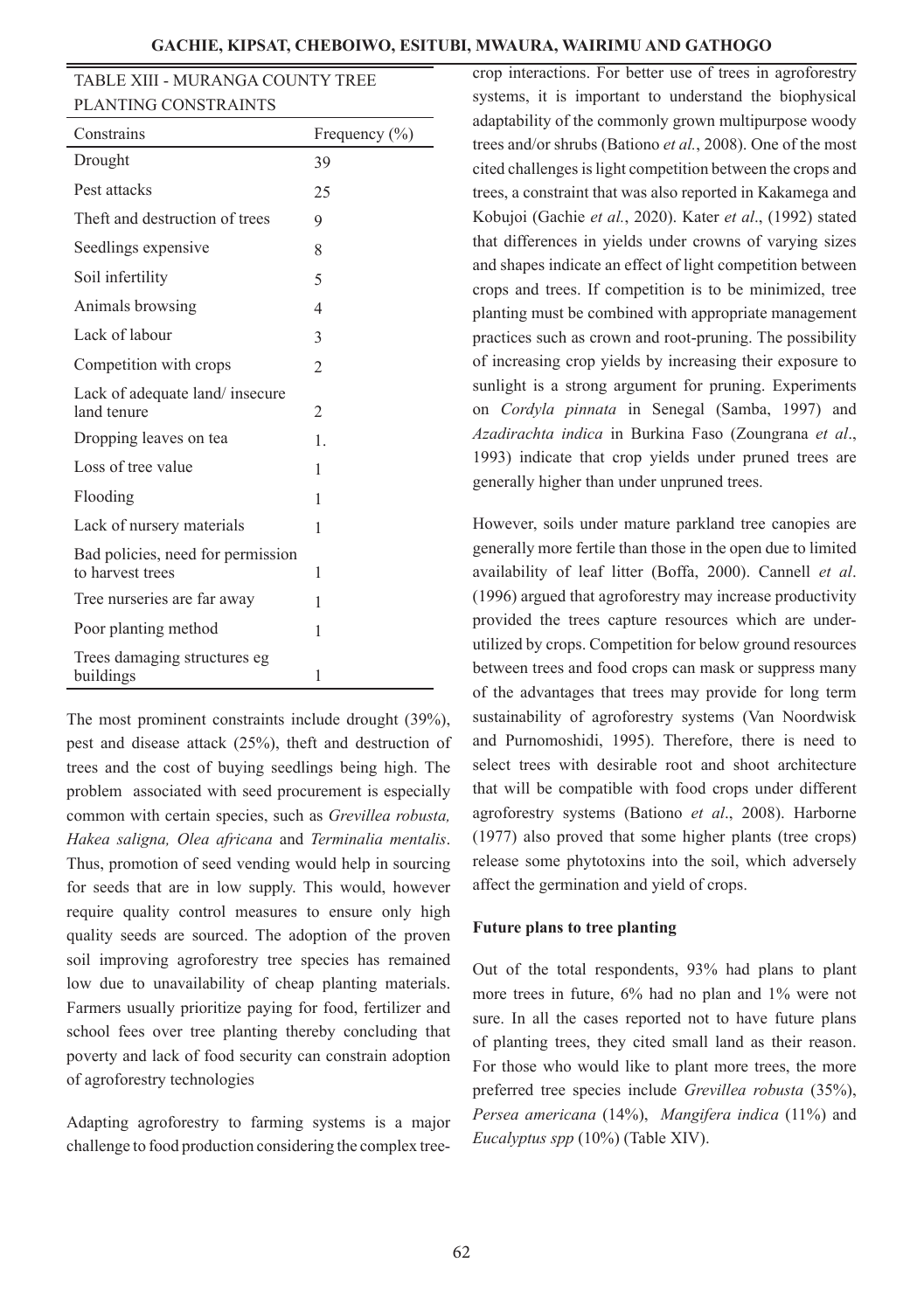*On-Farm Tree Growing Opportunities and Constraints in Murang'a County, Kenya*

| TABLE XIV- THE TEN FUTURE PREFERRED  |                   |  |  |  |
|--------------------------------------|-------------------|--|--|--|
| TREE SPECIES OF MURANGA COUNTY       |                   |  |  |  |
| <b>Future preferred tree species</b> | Frequency $(\% )$ |  |  |  |
| Grevillea robusta                    | 35                |  |  |  |
| Persea Americana                     | 14                |  |  |  |
| Mangifera indica                     | 11                |  |  |  |
| Eucalyptus spp                       | 10                |  |  |  |
| Macadamia spp                        | 4                 |  |  |  |
| Cupressus lusitanica                 | 3                 |  |  |  |
| Indigenous trees (unspecified)       | 3                 |  |  |  |
| Citrus spp                           | 3                 |  |  |  |
| Prunus africana                      | $\overline{c}$    |  |  |  |
| Cordia africana                      | $\mathfrak{D}$    |  |  |  |

#### **Reason for future tree species preference**

The future preferred tree species were based upon various issues(Table XV). The species that provided income in one way or the other rated the highest. Next was the need for provision of timber, fuelwood, and fruits. Some tree species attributes such as low competition with agricultural crops and fast growth also featured prominently.

## TABLE XV - MAJOR REASONS FOR TREE SPECIES PREFERENCE

| <b>Reason for tree species</b><br>preference | Frequency $(\% )$ |
|----------------------------------------------|-------------------|
| Income                                       | 24                |
| Timber                                       | 21                |
| Fuelwood                                     | 15                |
| Fruits                                       | 15                |
| No competition with other<br>crops           | 9                 |
| Grows fast                                   | 5                 |
| Soil conservation                            | 4                 |
| Fence/ security                              | 1                 |
| Aesthetic beauty/shade                       | 1                 |
| Fodder                                       | 1                 |
| Able to respond after<br>management          | 1                 |
| Medicinal                                    | 1                 |
| Windbreak                                    | 1                 |

Elsewhere, Faye, *et al* (2010) prioritized tree functions in west Africa as medicine, human food, fuel, wood, animal food, soil fertility improvement, revenue regeneration, shade and soil and water conservation in that order of importance. Farmers have high preference for 'premium' native trees, i.e. those with high quality by-products and multiplicity of uses, both economic and ecological. High ratings were also recorded for three common exotic tree species, namely *Gmelina arborea, Swietenia macrophylla*  and *Leucaena leucocephala*.

#### **Future preferred tree planting niche**

Most of the farmers with future plans to plant more trees preferred planting them at the boundaries (Table XVI).

| TABLE XVII-                                          | FUTURE PREFERRED | TREE                          |  |  |  |
|------------------------------------------------------|------------------|-------------------------------|--|--|--|
| PLANTING NICHES                                      |                  |                               |  |  |  |
| preferred<br><b>Future</b><br>tree<br>planting niche | <b>Frequency</b> | Percent                       |  |  |  |
| Fence/Boundaries                                     | 90               | 36                            |  |  |  |
| Scattered on farm                                    | 82               | 33                            |  |  |  |
| Homestead/compound                                   | 29               | 12                            |  |  |  |
| Woodlots/fruit orchard                               | 29               | 12                            |  |  |  |
| Contour terraces                                     | 17               | 7                             |  |  |  |
| Riverine                                             | 4                | $\mathfrak{D}_{\mathfrak{p}}$ |  |  |  |
| )uarry                                               |                  | () 4                          |  |  |  |

The next closely popular site for future tree planting is when scattered on farms intermixed with other agricultural crops (32%). Woodlots and trees planting on homesteads tied as the third most preferred sites for future tree planting.

#### **CONCLUSIONS AND RECOMMENDATIONS**

Most farms had trees during time of acquisition and there have been changes in their species composition to cater for the farmers preferences. The types of tree species grown also conform to the degrees of land elevations. *Grevillea robusta* was most popular tree species in the region. Most trees are grown scattered on farm together with crops.These results showed that it is important to ensure that promotion of agroforestry will translate to tangible economic benefits for farmers. More research should be conducted to focus on fast growing, system compatible and marketable tree /shrub species for future ease of adoption by farmers. The results need to be shared with various stakeholders having an interest in the county.

#### **ACKNOWLEDGEMENT**

The authors thank KEFRI through Socio-economics Policy and Governance thematic area for providing funds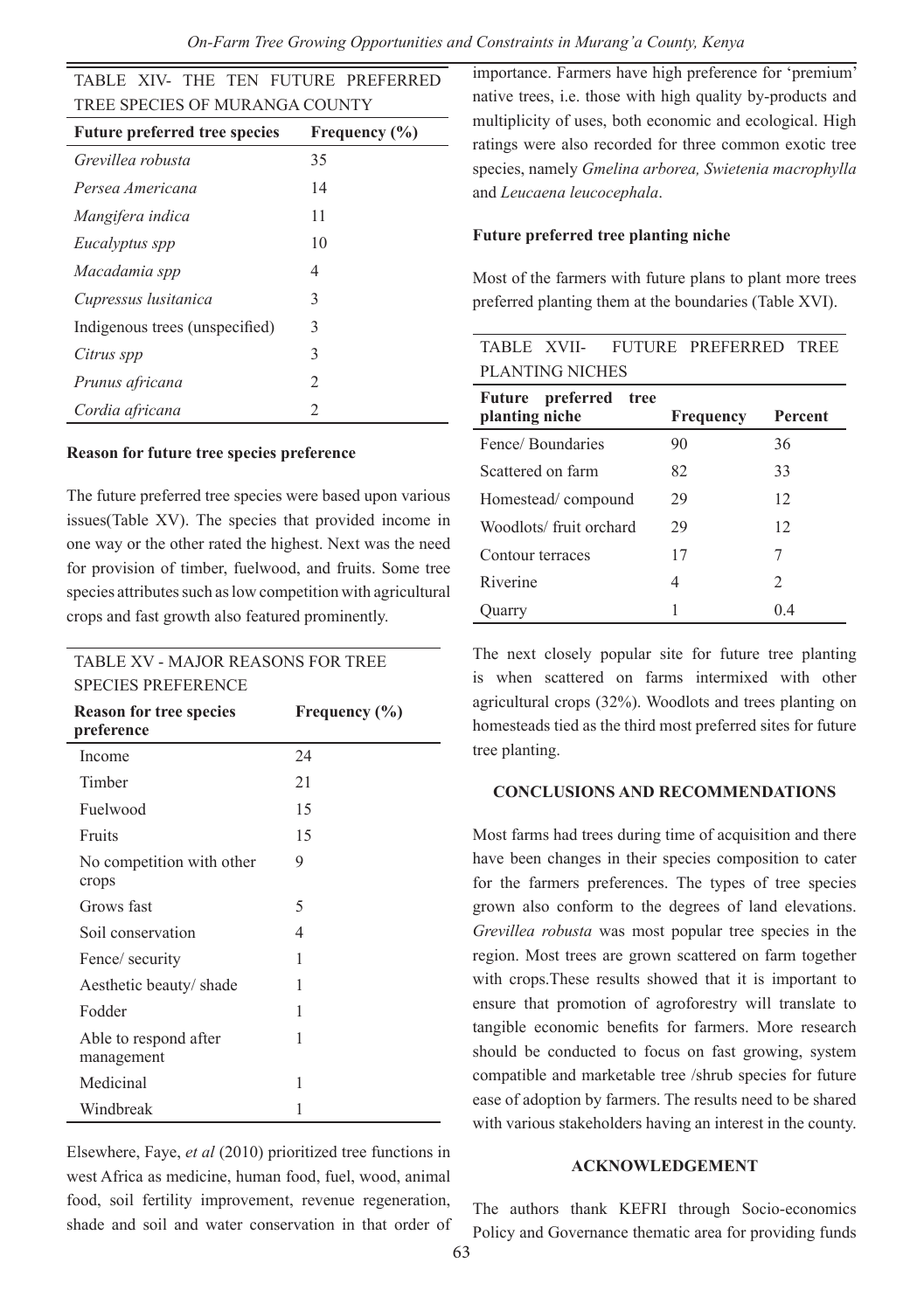to carry out the study. Several local guides and Muranga farmers and their local leaders for providing the useful information, KEFRI staff in central highlands eco-regional program who participated in data collection, analysis and report writing as well as supporting logistically. To all God bless.

#### **REFERENCES**

- [1]Bationo, A., Sanginga, N., Vanlauwe, B., Waswa, B .and Kihara, J. (2008). Evaluation of long term Agroforestry: Soil fertility management in the derived savanna in West Africa, Tropical Soil Biology and Fertility Institute of CIAT, Nairobi: Kenya.
- [2]Boffa, J.M. (20000. Les parcs agroforestiers en Afrique de l'Ouest: clés de la conservation et d'une gestion durable. Unasylva 51:11–17
- [3]Cannell, R.G.M., Van Noordwijk, M. and Ong. C.K. (1996). The central agroforestry hypothesis: the trees must acquire resources that the crop would not otherwise acquire. *Agroforestry Syst.* 34:27– 31.
- [4]Cottingham, ,K,.L., Brown, B.L. and Lennon, J.T. (2001). Biodiversity may regulate the temporal variability of ecological systems. *Ecol. Lett*. 4: 72-85.
- [5]Deb, P. and Sundriyal, R.C. (2008). Tree regeneration and seedling survival patterns in old-growth lowland tropical rainforest in Namdapha National Park, North-east India. For. *Ecol. Manag*. 225: 3995–4006.
- [6]Faye, M.D., Weber J.C., Abasse T.A., Boureima M., Larwanou M., Bationo A.B., Diallo B.O., Foley G. and Bernard G. (2010). Farm and Community Forestry. Earth scan Energy Information Programme, International Institute for Environment and Development, London. 236pp.
- [7]Gachie, P.K., Koech, E.K., Njung'e, J.T. and Simons ,A.J. (2020). Trees on Farm Domestication Level, Opportunities and Challenges: A Case Study of Prunus africana in Western Kenya. International *Journal of the Science of Food and Agriculture*, 4(2), 156-165. DOI: 10.26855/ijfsa.2020.06.007
- [8]Harborne, .JB. (1977). Introduction to Ecological Biochemistry. Academic Press, New York. Inderjit. 1996. Plant phenolics in allelopathy. Bot.

Rev., 62, 182-202

- [9]Howard, S.B., Ong C.K., Black C.R. and Khan A.A.H. (1997). Using sap flow gauges to quantify water uptake by tree roots from beneath the crop rooting zone in agroforestry systems. Agrofor. Syst. 35: 15-29.https://businesswales.gov.wales/ farmingconnect/sites/farming/files/
- [10]ICRAF (2010).Tree species, abundance and composition in smallholder farms with and without Coffee in the coffee belts on Mt.Kenya, Nairobi, Kenya.
- [11]Imo M., Ogweno D.O, Matano A. and Orinda, B. (2001). Adoption of agroforestry and improved land use practices in Kipkaren river catchment, Kenya. 1st National Scientific Conference, Lake Victoria Environmental Management Project, Kisumu, Kenya. 15th - 19th October, 2001.
- [12]Jaetzold R. and Schmidt H. (1983). Farm Management Handbook of Kenya*.*Ministry of Agriculture, Kenya, and the German Agency for Technical cooperation.
- [13]Kater L.J., Kante S. and Budelman A. (1992). Karité (*Vitellaria paradoxa*) and néré (*Parkia biglobosa*) associated with crops in South Mali, *Agroforestry Systems*. 18: 89–105
- [14]KEFRI (2017). BAT tree planting appraisal.
- [15]Lengkeek ,A.G and Carsan, S. (2004). The Process of a Participatory Tree Domestication Project in Meru. *Development in Practice*, Vol. 14, No. 3 pp. 445-451
- [16]Lepetu, J., Nyoka I. and Oladele O.I. (2015). Farmers' plantingand management of indigenous and exotic trees in Botswana: implications forclimate change mitigation. Environmental Economics, 6(3), 20- 30
- [17]Lott, J.E, Khan, A.A.H, Ong, C.K. and Black. C.K. (1996). Sap flow measurements of lateral roots in agroforestry systems. *Tree Physiol.* 16: 995-1001
- [18]Muranga County. (2014). First County Integrated Development Plan 2013-2017. Kenya Vision 2030. Towards a Global Competitive and Prosperous Nation.
- [19]Neef, A. (2001). Land Tenure and Soil Conservation Practices-Evidence from West Africa and